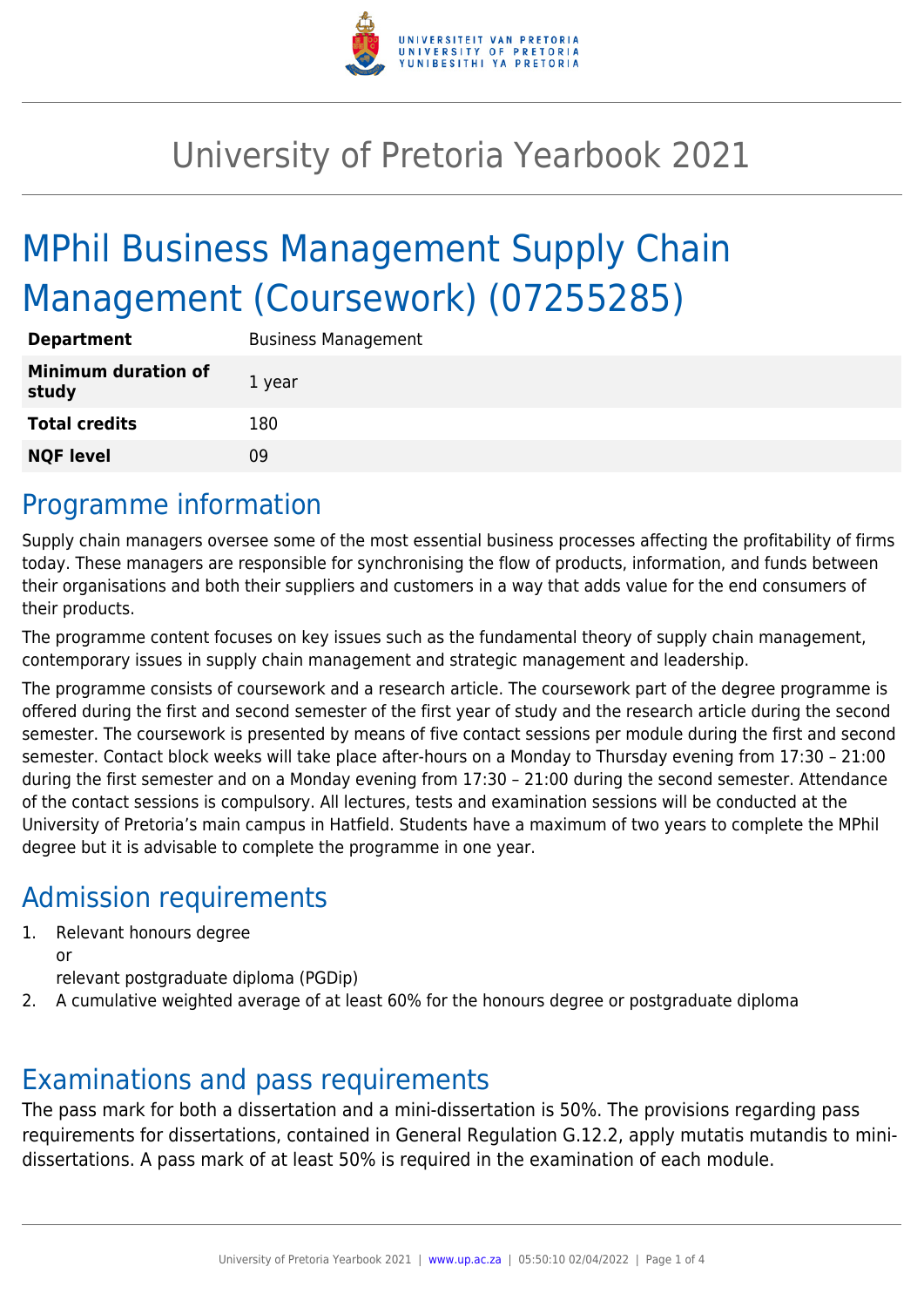

## Research information

#### **Article for publication**

A dean may require, before or on submission of a dissertation/mini-dissertation, the submission of a draft article for publication to the supervisor. The draft article should be based on the research that the student has conducted for the dissertation/mini-dissertation and be approved by the supervisor concerned. The supervisor should then have the opportunity to take the paper through all the processes of revision and resubmission as may be necessary and/or appropriate in order to achieve publication.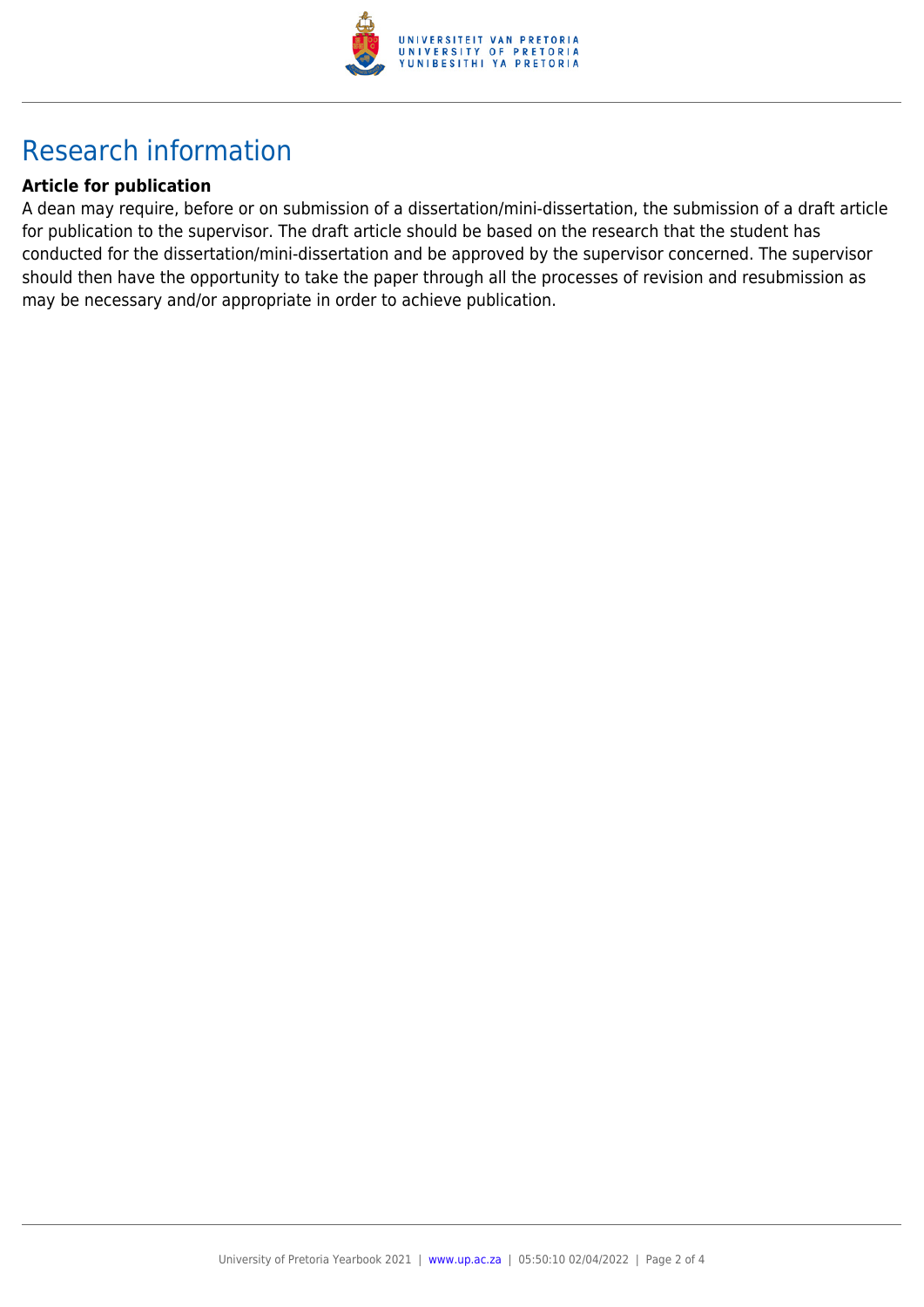

### Curriculum: Final year

**Minimum credits: 180**

### **Core modules**

#### **Research methodology 804 (NME 804)**

| <b>Module credits</b>         | 20.00                          |
|-------------------------------|--------------------------------|
| <b>NQF Level</b>              | 09                             |
| <b>Prerequisites</b>          | No prerequisites.              |
| <b>Contact time</b>           | 1 lecture per week             |
| <b>Language of tuition</b>    | Module is presented in English |
| <b>Department</b>             | <b>Business Management</b>     |
| <b>Period of presentation</b> | Semester 1                     |

#### **Module content**

Strong emphasis on market research, quantification of the market but also a basis for academic publications and a doctorate.

#### **Strategic management 811 (OBS 811)**

| <b>Module credits</b>         | 20.00                                                |
|-------------------------------|------------------------------------------------------|
| <b>NQF Level</b>              | 09                                                   |
| <b>Prerequisites</b>          | OBS 320 or equivalent                                |
| <b>Contact time</b>           | 2 days of interactive simulation, 3 days of lectures |
| <b>Language of tuition</b>    | Module is presented in English                       |
| <b>Department</b>             | <b>Business Management</b>                           |
| <b>Period of presentation</b> | Semester 1 or Semester 2                             |

#### **Module content**

Key principles and concepts of strategy and strategic management; competitive strategy; emergent and deliberate strategy; formulation of strategy; analysis of the external and internal environment; stakeholder analysis; competitive advantage; shareholder value; strategy and performance; hyper-competition; corporate and business level strategy. An advanced strategic management simulation that is online and interactive to apply strategy principles, and to foster team collaboration.

#### **Supply chain management 817 (OBS 817)**

| <b>Module credits</b> | 25.00              |
|-----------------------|--------------------|
| <b>NQF Level</b>      | 09                 |
| <b>Prerequisites</b>  | No prerequisites.  |
| <b>Contact time</b>   | 1 lecture per week |
|                       |                    |